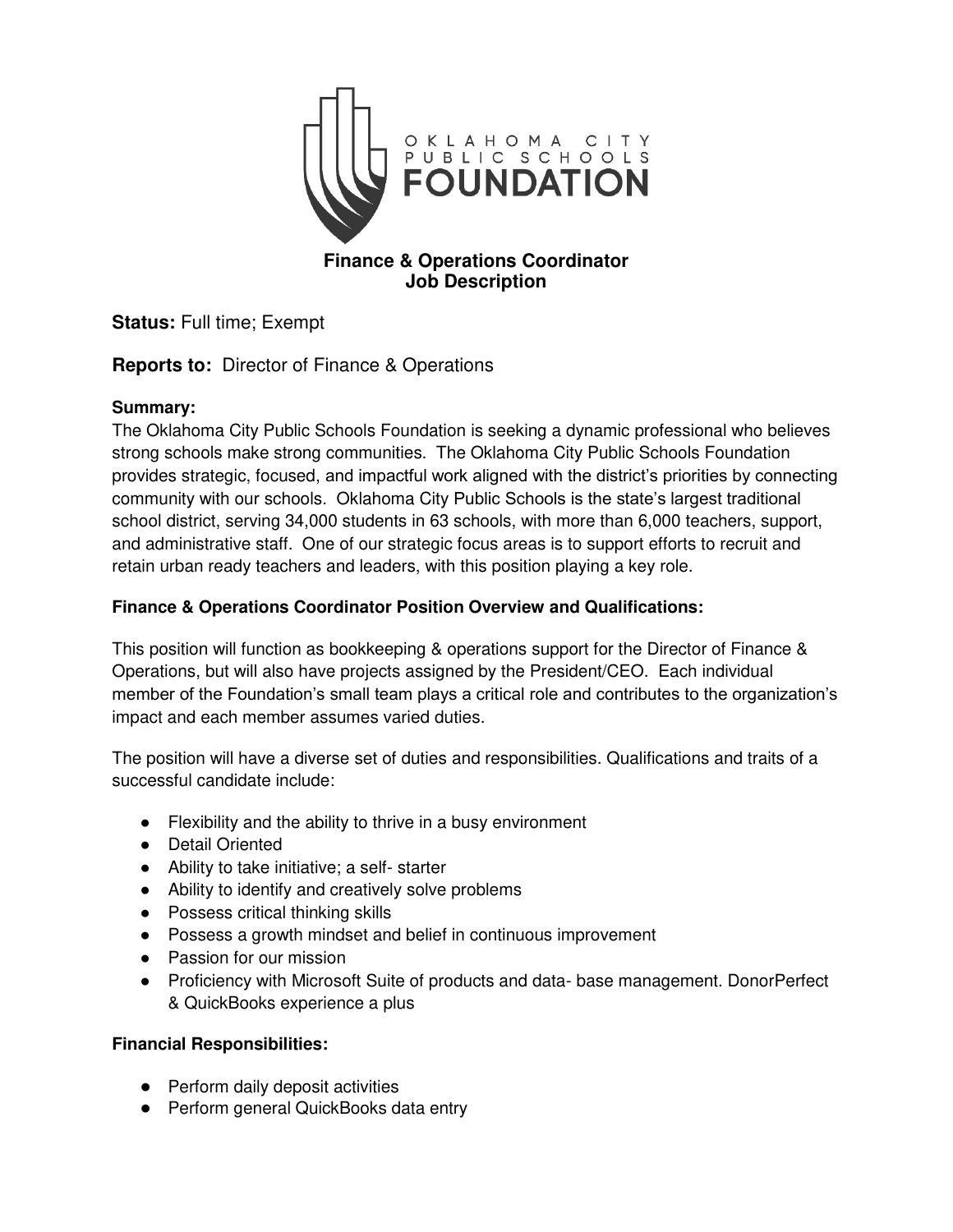- Process incoming invoices & generate check request forms
- Generate initial & monthly invoices for open accounts receivable pledges
- Organize and file financial related documents
- Assist Director of Finance and Operations with retrieving required documents for annual audit
- Reconcile credit card statements with transaction documentation
- Assist with records retention compliance
- Other financial duties as assigned

#### **Donor Management Responsibilities:**

- Manage DonorPerfect maintenance, entries, & reporting
- Regularly generate donor acknowledgement & tax receipt letters
- Monitor & Update external organizational profiles including GiveSmartOKC, Charity Navigator, and Guidestar

#### **Fundraising Events & Campaign Responsibilities:**

- Assist with preparation of campaign materials
- Assist before, during, and after day-of Foundation campaigns & events
- Prepare event sponsorship & campaign materials
- Other campaign and event related duties as assigned

#### **Operations Responsibilities:**

- Answer, screen, & forward incoming phone calls
- Receive visitors by greeting, welcoming, directing, & announcing them appropriately
- General administrative duties such as filing, photocopying, catering orders for meetings, etc.
- Keep main office areas welcoming & clean; unlock/lock front doors at the beginning & end of day
- Oversee general office supply inventory and order new supplies when necessary.
- Assist with board, committee, & event scheduling; set up and tear down as well as preparing event & meeting materials as needed
- Pick up/deliveries as necessary.
- Other administrative duties as assigned

#### **Other requirements and working conditions:**

- Use of a car required: legally registered and insured for daily use
- Use of a computer/monitor, telephone and copier daily
- Physical Requirements: Lifting/Carrying: Heavy work: may include routine lifting of a maximum weight of 50 lbs. Pulling/Pushing: combination of sitting, standing, walking and driving on a frequent basis
- Flexible schedule with willingness to work occasional evenings and weekends where required
- Team environment with frequent group meeting participation